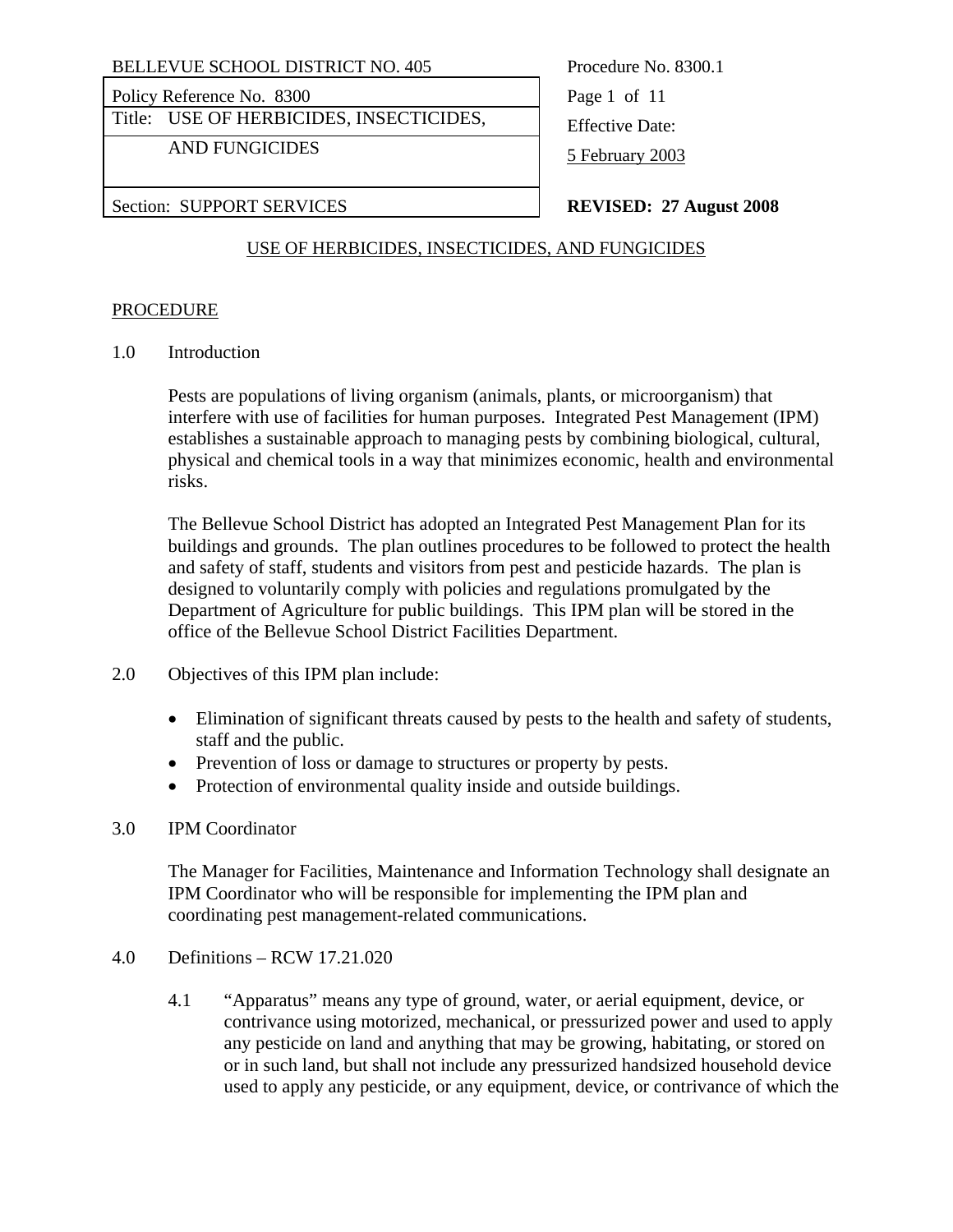Policy Reference No. 8300 Page 2 of 11

Title: USE OF HERBICIDES, INSECTICIDES, Figure 2.1 Leffective Date:

AND FUNGICIDES 5 February 2003

Section: SUPPORT SERVICES **REVISED: 27 August 2008** 

### USE OF HERBICIDES, INSECTICIDES, AND FUNGICIDES

### PROCEDURE

person who is applying the pesticide is the source of power or energy in making such pesticide application.

- 4.2 "Certified Applicator" means any individual who is licensed as a commercial pesticide applicator, commercial pesticide operator, public operator, privatecommercial pesticide applicator, or any other individual who is certified by the director to use or supervise the use of any pesticide which is classified by the EPA or the director as a restricted use pesticide.
- 4.3 "Department" means the Washington State Department of Agriculture.
- 4.4 "Director" means the director of the Department of Agriculture or a duly authorized representative.
- 4.5 "Direct Supervision" means direct on-the-job supervision and shall require that the certified applicator be physically present at the application site and that the person making the application be in voice and visual contact with the certified applicator at all times during the application.
- 4.6 "Pesticide" includes but is not limited to:
	- 4.6.1 Any substance or mixture of substances intended to prevent, destroy, control, repel or mitigate any pest;
	- 4.6.2 Any substance or mixture of substances intended to be used as a plant regulator, defoliant or desiccant; and
	- 4.6.3 Any spray adjuvant, such as a wetting agent, spreading agent, deposit builder, adhesive, emulsifying agent, deflocculating agent, water modifier, or similar agent with or without toxic properties of its own intended to be used with any pesticide as an aid to the application or affect thereof, and sold in a package or container separate from that of the pesticide with which it is to be used.
- 4.7 "Pest" means but is not limited to, any insect, rodent, nematode, snail, slug, weed, and any form of plant or animal life or virus, bacteria, or other microorganisms on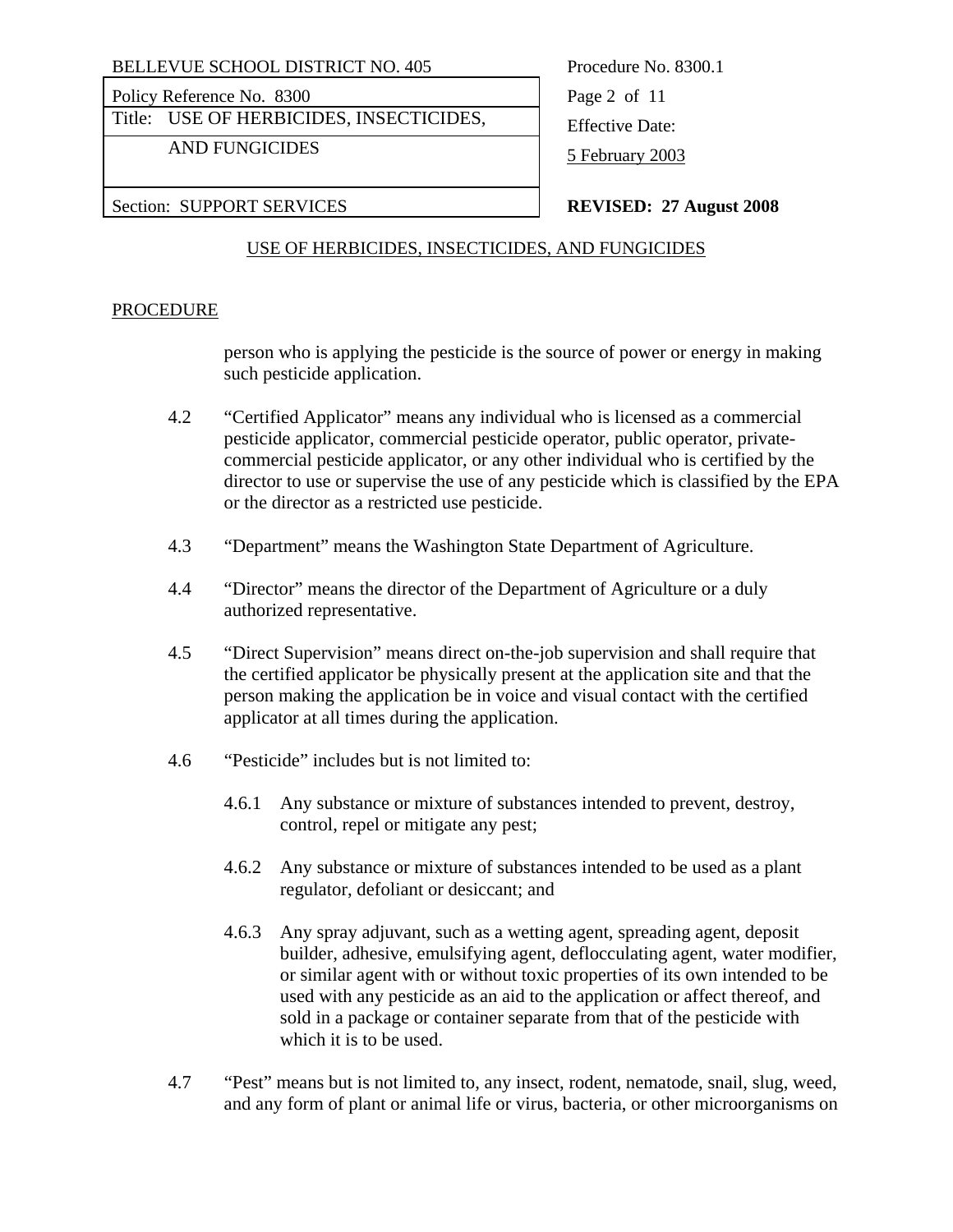Policy Reference No. 8300 Page 3 of 11

Title: USE OF HERBICIDES, INSECTICIDES, Figure 2.1 Leffective Date:

AND FUNGICIDES 5 February 2003

Section: SUPPORT SERVICES **REVISED: 27 August 2008** 

# USE OF HERBICIDES, INSECTICIDES, AND FUNGICIDES

### PROCEDURE

or in a living person or other animals.

- 4.8 "Restricted use pesticide" means any pesticide or device which, when used as directed or in accordance with a widespread and commonly recognized practice, the director determines, subsequent to a hearing, required additional restrictions for that use to prevent unreasonable adverse effects on the environment including people, lands, beneficial insects, animals, crops, and wildlife, other than pests.
- 4.9 "School facility" means any facility used for licensed day-care center purposes or for the purposes of a public kindergarten or public elementary or secondary school. School facility includes the buildings or structures, playgrounds, landscape areas, athletic fields, or any other area of school property.

### 5.0 Notification – RCW 17.21.415

- 5.1 The law requires all public schools and licensed daycares to notify parents, guardians and school employees of pesticide use on school grounds and in school facilities. This is done through annual notification, pre-application notification, and posting of pesticide application.
- 5.2 The District shall be responsible to annually notify staff and parents of the procedures for requesting notification of planned and emergency applications of pesticides in facility buildings and on facility grounds.
- 5.3 When pesticide applications are scheduled in Bellevue School District buildings or on grounds, Bellevue School District or Service Providers and staff shall provide notification in accordance with law, including:
	- 5.3.1 Annual Notification
		- 5.3.1.1 A school shall provide written notification annually or upon enrollment to parents or guardians and employees describing the school's pest control policies and methods.
		- 5.3.1.2 Annual notifications shall include the following information: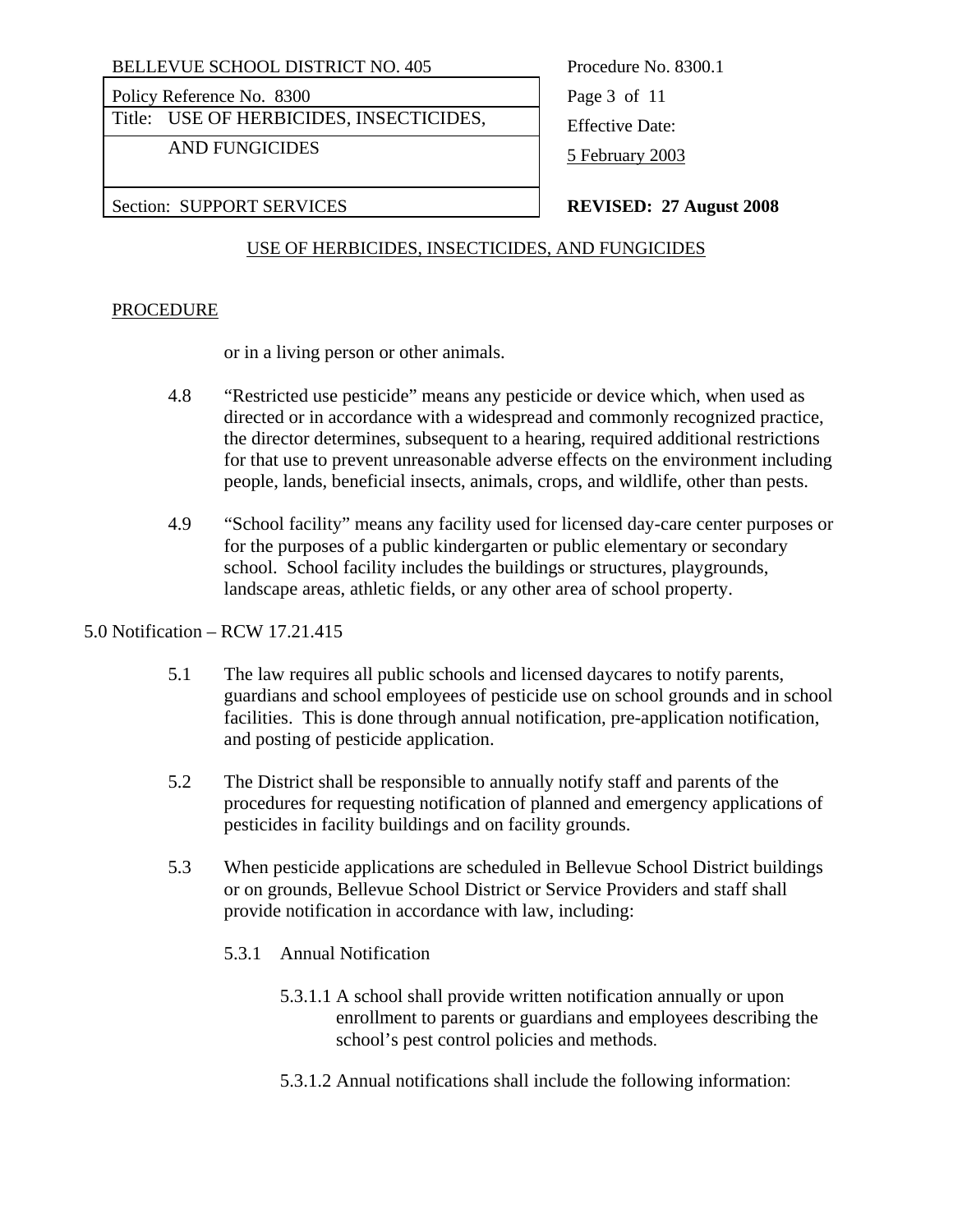Policy Reference No. 8300 Page 4 of 11

Title: USE OF HERBICIDES, INSECTICIDES, Effective Date:

AND FUNGICIDES 5 February 2003

Section: SUPPORT SERVICES **REVISED: 27 August 2008** 

### USE OF HERBICIDES, INSECTICIDES, AND FUNGICIDES

### PROCEDURE

- ♦ posting and notification requirements;
- ♦ what pesticides may be applied on a regular basis (more than twice a year);
- ♦ where the District may apply pesticides (playfields, tracks, flowerbeds, kitchens, cafeteria, etc);
- ♦ if pesticides are applied by commercial applicators or by school employees or combination of both;
- ♦ specific details about the District's system for advanced (fortyeight hour) notification of pesticide use. Details must include method of notification and how to sign up for registry or blanket notification; and
- ♦ where and how parents and staff may obtain information about pesticide use records as well as the annual summary of pesticide use.
- 5.3.2 Pre-Application Notification
	- 5.3.2.1 A school shall establish a notification system that notifies interested parents or guardians and employees at least forty-eight hours before a pesticide application to a school facility. Such notification shall include posting of the notification in a prominent place in the main office.
	- 5.3.2.2 Application must be made within forty-eight hours following the intended date and time stated in the notification or the notification process shall be repeated.
	- 5.3.2.3 All notifications to parents, guardians, and employees shall include the heading "Notice: Pesticide Application" and shall state: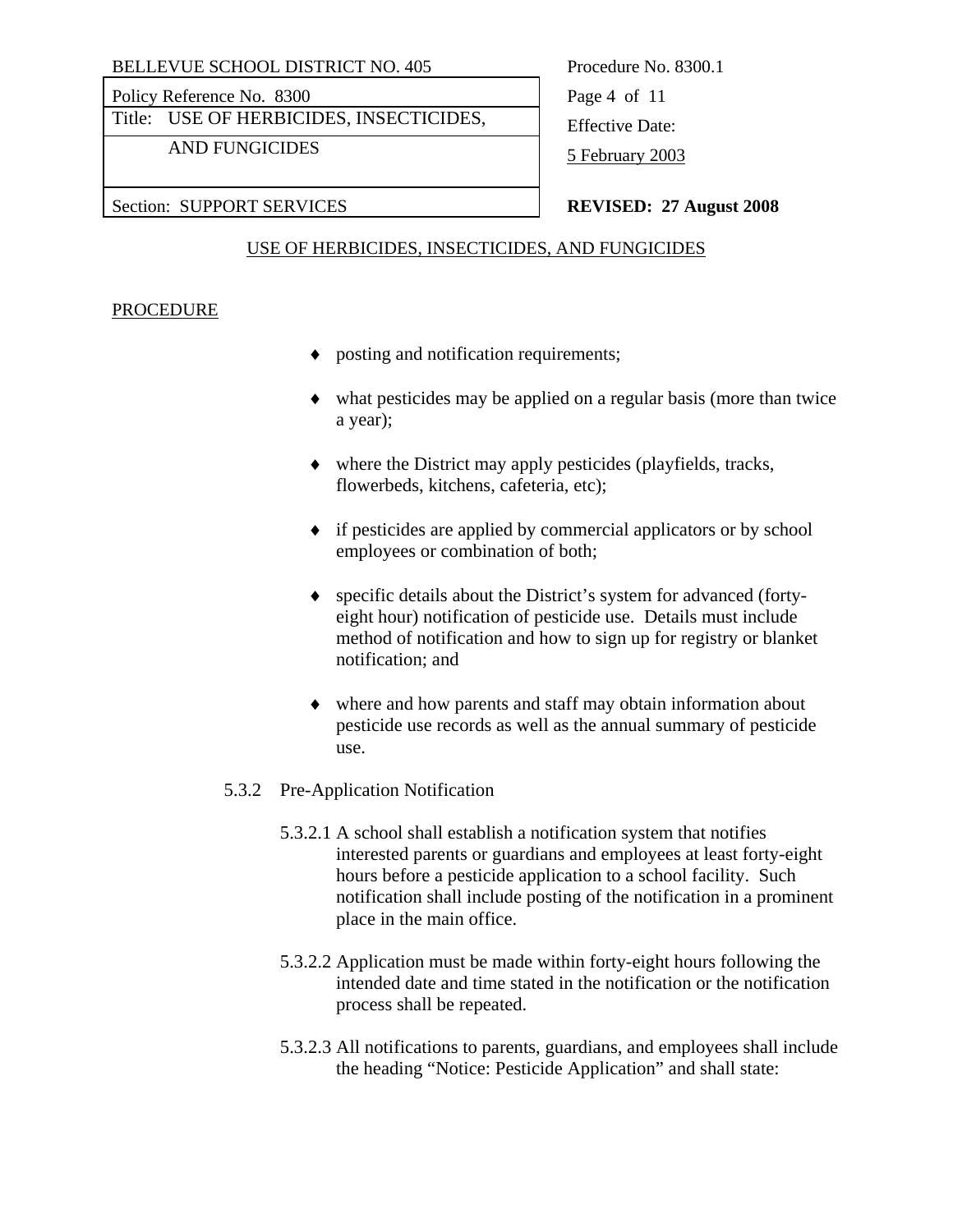Policy Reference No. 8300 Page 5 of 11

Title: USE OF HERBICIDES, INSECTICIDES, Figure 2.1 Leffective Date:

AND FUNGICIDES 5 February 2003

Section: SUPPORT SERVICES **REVISED: 27 August 2008** 

# USE OF HERBICIDES, INSECTICIDES, AND FUNGICIDES

### PROCEDURE

- ♦ the product name of the pesticide to be applied;
- ♦ the intended date and time of application;
- the location to which the pesticide is to be applied;
- the pest to be controlled; and
- ♦ the name and telephone number of a contact person at the school.

# 6.0 Posting – RCW 17.21.415

- 6.1 Posting of pesticide application to the school grounds shall:
	- 6.1.1 be placed at the location of the application and at each primary point of entry to the school grounds at the time of application;
	- 6.1.2 be a minimum of four by five inches and include the words "THIS LANDSCAPE HAS BEEN RECENTLY SPRAYED OR TREATED WITH PESTICIDES BY BELLEVUE SCHOOL DISTRICT'' as the headline and "FOR MORE INFORMATION PLEASE CALL" as the footer and include a telephone number of a contact person at the school or a person who has knowledge of the pest control application; and
	- 6.1.3 remain in place for at least twenty-four hours from the time of application.
- 6.2 Notification signs for applications made to school facilities other than school grounds shall be posted at the location of the application and shall:
	- 6.2.1 be a minimum of eight and one-half by eleven inches;
	- 6.2.2 include the heading "Notice: Pesticide Application" and, at a minimum, shall state the pesticide product name, application date and time, location, pest, contact person and telephone number;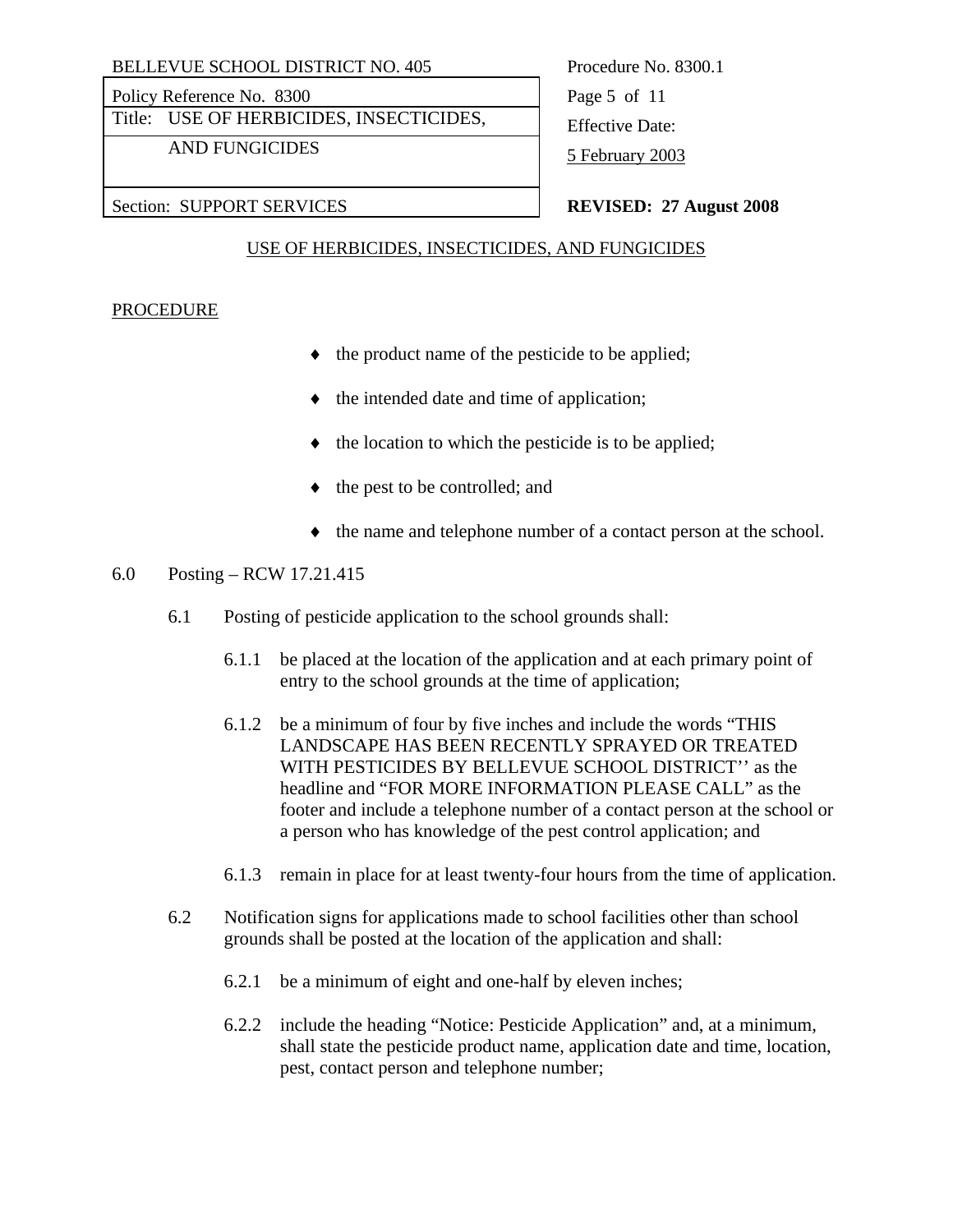Policy Reference No. 8300 Page 6 of 11

Title: USE OF HERBICIDES, INSECTICIDES, Figure 2.1 Leffective Date:

AND FUNGICIDES 5 February 2003

Section: SUPPORT SERVICES **REVISED: 27 August 2008** 

# USE OF HERBICIDES, INSECTICIDES, AND FUNGICIDES

### PROCEDURE

- 6.2.3 be printed in colors contrasting to the background; and
- 6.2.4 remain in place for at least twenty-four hours from the time of application.
- 7.0 Exceptions To Pre-Application Notification RCW 17.21.415
	- 7.1 Antimicrobial Exception An application of antimicrobial pesticide or the placements of insect or rodent baits that are not accessible to children are exempted from the pre-notification requirements.
	- 7.2 Non-Occupied Exception A school facility that remains unoccupied by students for at least two consecutive days after the application is exempted from the prenotifications.
	- 7.3 Emergency Exception The pre-notification requirements do not apply to any emergency school facility application for control of any pest that poses an immediate human health or safety threat, such as an application to control stinging insects. When an emergency pesticide application is made, notification consistent with the school's notification system shall occur as soon as possible after the application. The notification shall include information consistent with the normal pre-notification requirements.
- 8.0 Contracted Applicators
	- 8.1 Contracted commercial pest control applicators applying pesticides at school facilities shall receive prior authorization from the District and shall adhere to all notification and posting requirements by the same process as is used by the District.
	- 8.2 Pest-specific strategies will be included in the IPM Program Specifications provided to each service provider.
	- 8.3 Bellevue School District Service Provider responsibilities including cleaning, pest control and landscape maintenance will be guided by written and signed contracts including Bellevue School District developed IPM program specifications for structural pest control providers.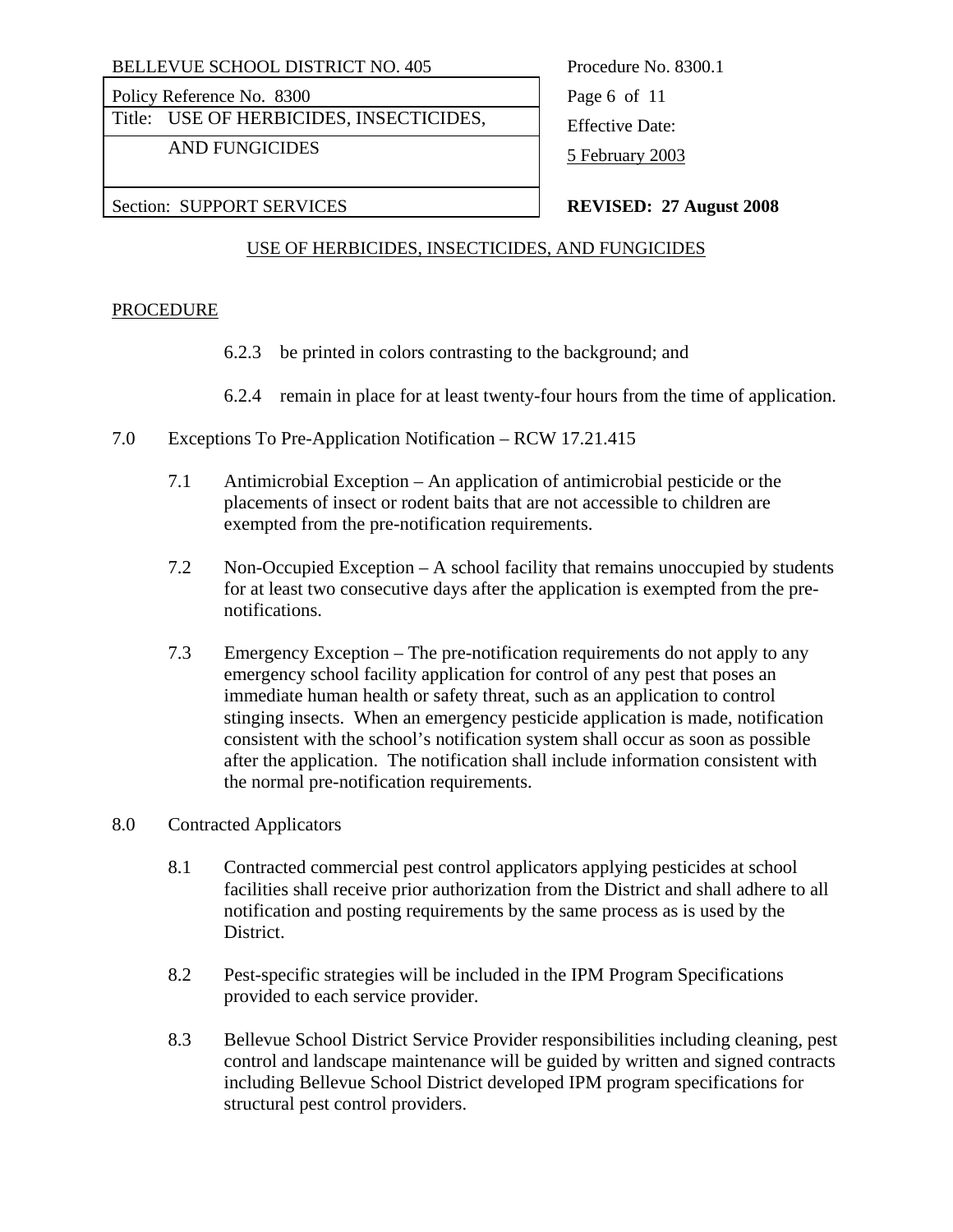Policy Reference No. 8300 Page 7 of 11

Title: USE OF HERBICIDES, INSECTICIDES, Figure 2.1 Leffective Date:

AND FUNGICIDES 5 February 2003

Section: SUPPORT SERVICES **REVISED: 27 August 2008** 

# USE OF HERBICIDES, INSECTICIDES, AND FUNGICIDES

### PROCEDURE

- 8.4 Service providers will be directed to provide special attention to pest-vulnerable areas including food storage, preparation and serving areas; washrooms; custodial closets; mechanical rooms and entryways into the building.
- 9.0 Authorized Applicators RCW 17.2102 and RCW 17.21021
	- 9.1 School District employees shall possess a valid Washington State Pesticide License in the categories of pest control or be in the direct supervision of a certified applicator if they apply:
		- 9.1.1 any pesticides using an "apparatus."
		- 9.1.2 any "restricted use pesticides."
	- 9.2 Contracted commercial pesticide applicators shall possess a valid Washington State Pesticide License in the categories of pest control.

### 10.0 Training

- 10.1 The Bellevue School District grounds staff will be provided with training on IPM policy and procedures. Training will include the rationale for the IPM policy and program and specific elements including use of the pest-sighting log and prohibition on pesticide applications by non-certified individuals.
- 10.2 Additionally, designated staff including the IPM Coordinator and those who conduct regular inspections of the Bellevue School District facilities will receive training on identifying pest infestations and pest-conducive conditions. This training will improve the ability of Bellevue School District staff to oversee Service Providers and Bellevue School District staff compliance with Bellevue School District IPM policy and plan.
- 10.3 School District employees that have a pesticide license will be required to have forty hours recertification credits over a five-year period of which a maximum of fifteen credits will be allowed per calendar year towards their license renewal.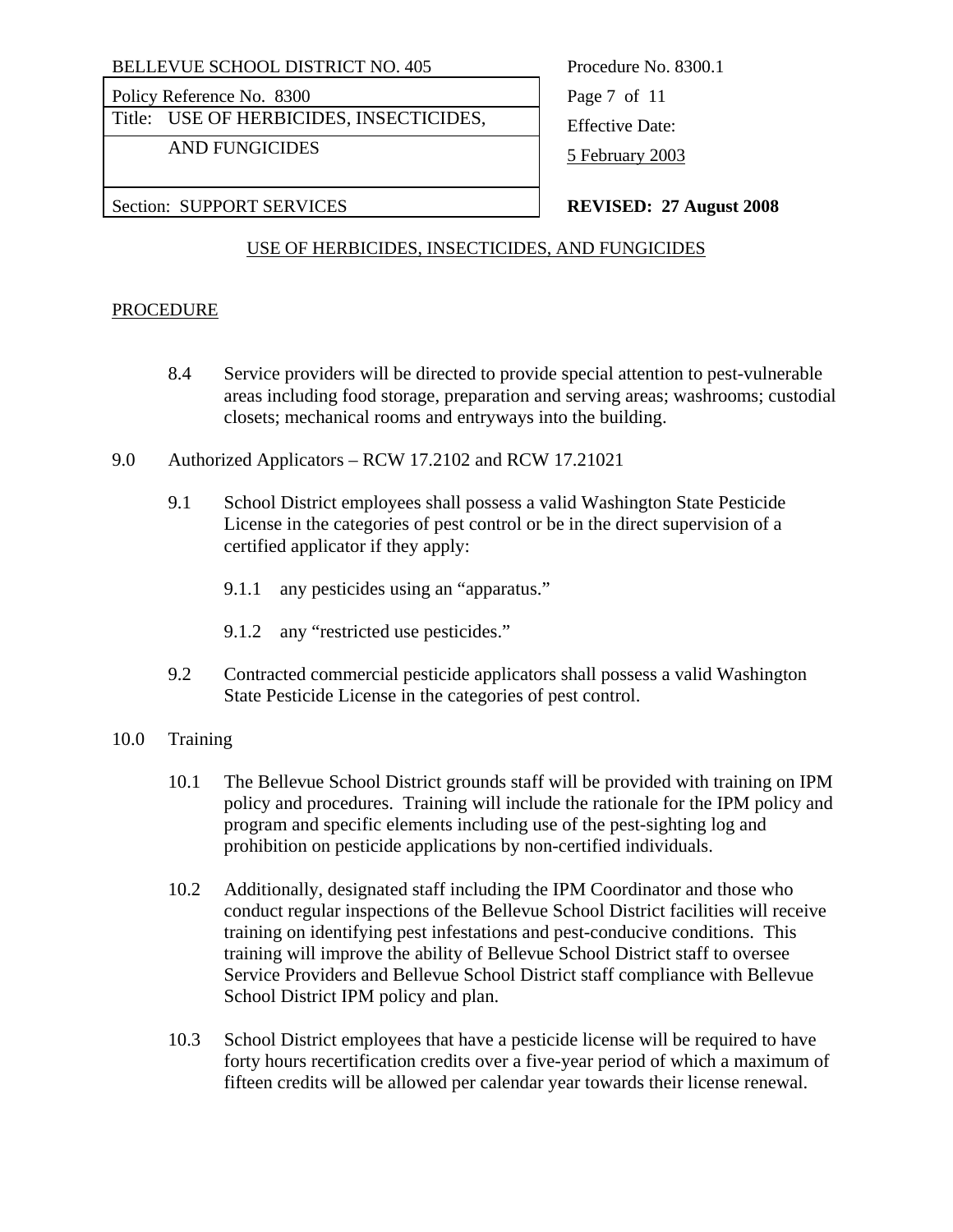Policy Reference No. 8300 Page 8 of 11

Title: USE OF HERBICIDES, INSECTICIDES, Figure 2.1 Leffective Date:

AND FUNGICIDES 5 February 2003

Section: SUPPORT SERVICES **REVISED: 27 August 2008** 

### USE OF HERBICIDES, INSECTICIDES, AND FUNGICIDES

### PROCEDURE

11.0 Disposal – WAC 16-228-1220

Empty pesticide containers shall be triple rinsed and disposed of at a transfer station or in a School District dumpster.

- 12.0 Storage WAC 16-228-1220
	- 12.1 No pesticides shall be purchased or stored in individual containers greater than five U. S. gallons liquid measure or fifty pounds net dry weight.
	- 12.2 Pesticides with the words "Caution" or "Warning" must be stored in a secured storage out of the reach of children in an acceptable enclosure.
	- 12.3 Pesticides with the words "Danger/Poison" shall be stored in an acceptable locked enclosure posted with the skull and crossbones symbol and the words "Danger/Poison (or Pesticide or Chemical) Storage Area/Keep Out" in letters large enough to be legible from thirty feet, posted at the entrance, and signs visible from all sides.
- 13.0 Recordkeeping RCW 17.21.100
	- 13.1 Records will have the following information and be kept for seven years from the time of application:
		- 13.1.2 location where pesticide was applied,
		- 13.1.2 month, day and year of the application,
		- 13.1.3 beginning and ending time of the application,
		- 13.1.4 product used and registration number,
		- 13.1.5 targeted pest to be controlled,
		- 13.1.6 amount of pesticide used,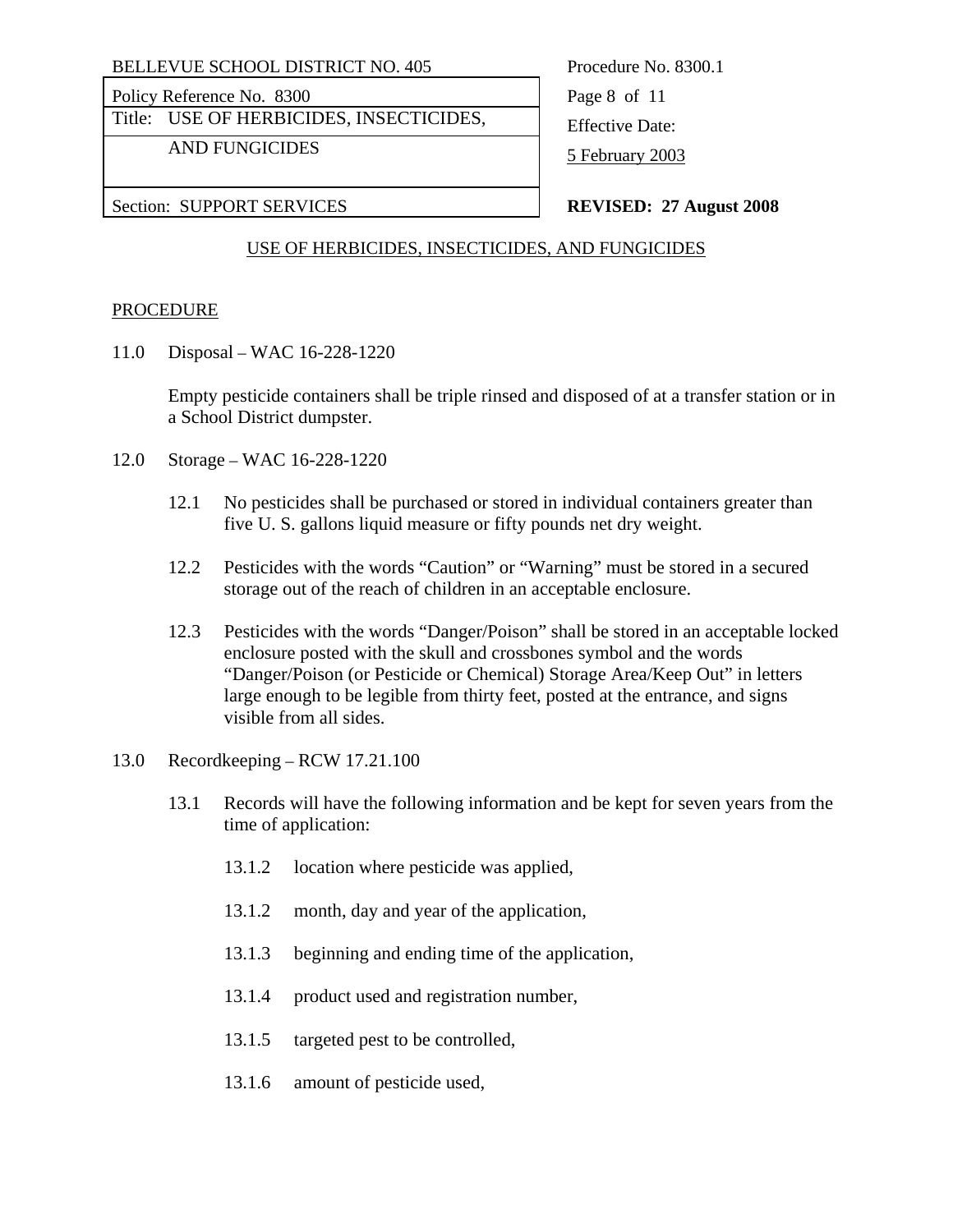Policy Reference No. 8300 Page 9 of 11

Title: USE OF HERBICIDES, INSECTICIDES, <br>Effective Date:

AND FUNGICIDES 5 February 2003

Section: SUPPORT SERVICES **REVISED: 27 August 2008** 

### USE OF HERBICIDES, INSECTICIDES, AND FUNGICIDES

### PROCEDURE

- 13.1.7 concentration of pesticide that was applied,
- 13.1.8 acres or square feet to which pesticide was applied,
- 13.1.9 licensed applicator's name, address, and telephone number and the name of the person or persons making the application if applicable, and
- 13.1.10 the direction and estimated wind velocity during the application.
- 14.0 Annual Summary RCW 17.21.415
	- 14.1 Records of pesticide applications will be accessible to all interested persons and contain the following information:
		- 14.1.1 product names of all pesticides used during the previous calendar year,
		- 14.1.2 active ingredient of all pesticides used during the previous calendar year,
		- 14.1.3 quantities of each pesticide applied by active ingredient and by amount of tank mix applied, and
		- 14.1.4 names of the schools where pesticides were applied.
- 15.0 General IPM Strategies
	- 15.1 Pest management strategies may include education, exclusion, sanitation, maintenance, biological and mechanical controls, and pre-approved, siteappropriate pesticides.
	- 15.2 Decisions concerning whether or not pesticides should be applied in a given situation will be based on a review of all available options. Efforts will be made to avoid the use of pesticides by adequate pest proofing of facilities, good sanitation practices, selection of pest-resistant plant materials, and appropriate horticultural practices. When it is determined that a pesticide must be used in order to meet pest management objectives, the least-hazardous material, adequate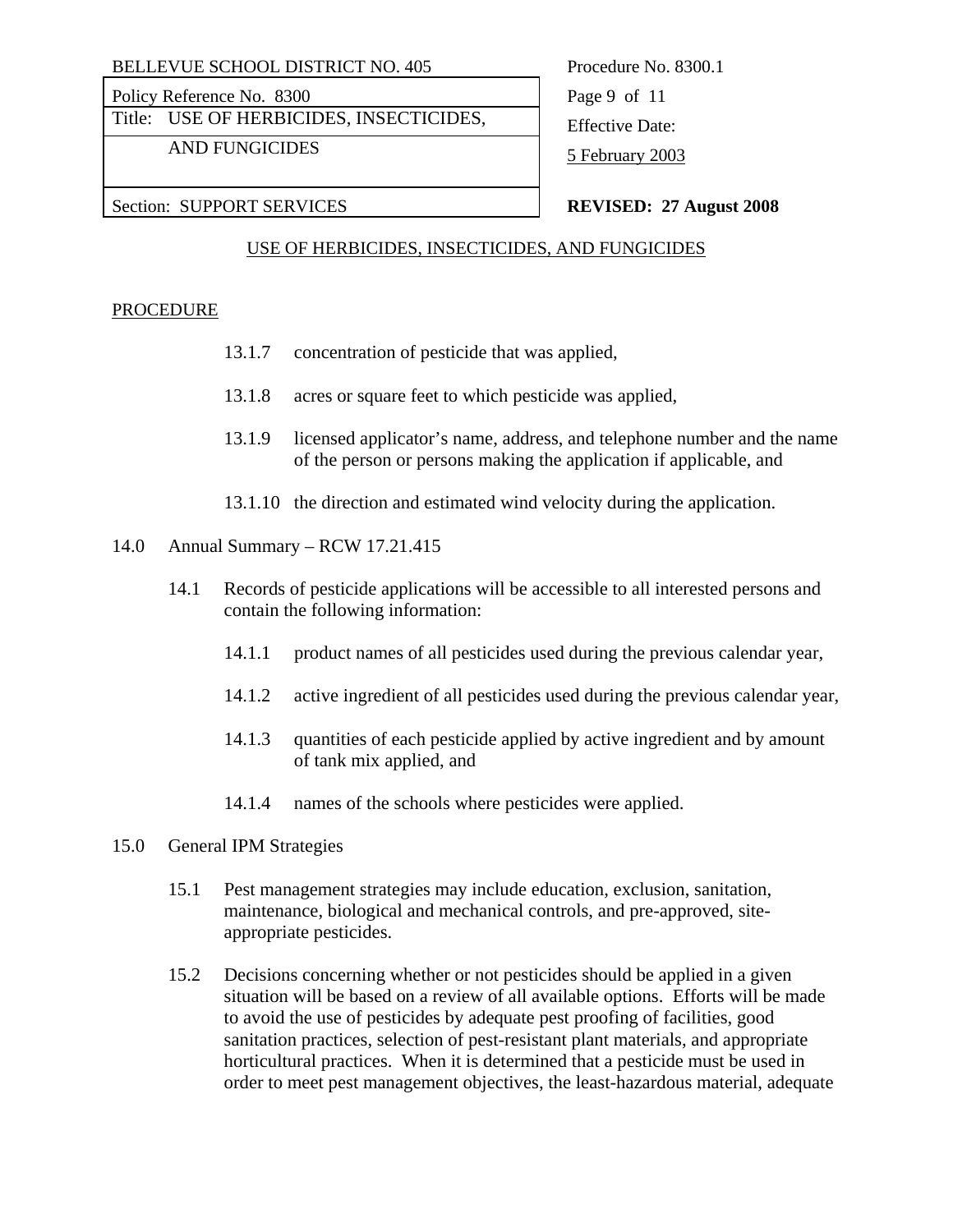Policy Reference No. 8300 Page 10 of 11

Title: USE OF HERBICIDES, INSECTICIDES, Figure 2.1 Leffective Date:

AND FUNGICIDES 5 February 2003

Section: SUPPORT SERVICES **REVISED: 27 August 2008** 

### USE OF HERBICIDES, INSECTICIDES, AND FUNGICIDES

### PROCEDURE

for the job, will be chosen. Integrated Pest Management decisions at Bellevue School District shall consist of the following considerations and steps:

- ♦ Identify pest species.
- ♦ Estimate pest populations and compare to established action thresholds.
- ♦ Select the appropriate management tactics based on current on-site information.
- ♦ Assess effectiveness of pest management.
- ♦ Keep appropriate records.
- 15.3 All pesticide storage, transportation, and application will be conducted in accordance with the requirement of the Federal Insecticide, Fungicide, and Rodenticide Act (7 United States Code136 et seq.), Environmental Protection Agency regulations in 40 CFR, Occupational Safety and Health Administration regulations, Bellevue School District policies and procedures, and local ordinances.
- 15.4 No person shall apply, store, or dispose of any pesticide on Bellevue School District managed property without an appropriate pesticide applicator license. All pesticide applicators will be trained in the principles and practices of IPM and the use of pesticides approved for use by Bellevue School District. All applicators must comply with the IPM policy and follow appropriate regulations and label precautions when using pesticides in or around Bellevue School District facilities.
- 16.0 Bellevue School District Staff Roles
	- 16.1 Bellevue School District administration will provide support to assist the IPM Coordinator in maintaining an IPM program that relies on minimal pesticide use. Such support will include efforts to promptly address any structural, horticultural, or sanitation changes recommended by the coordinator to reduce or prevent pest problems.